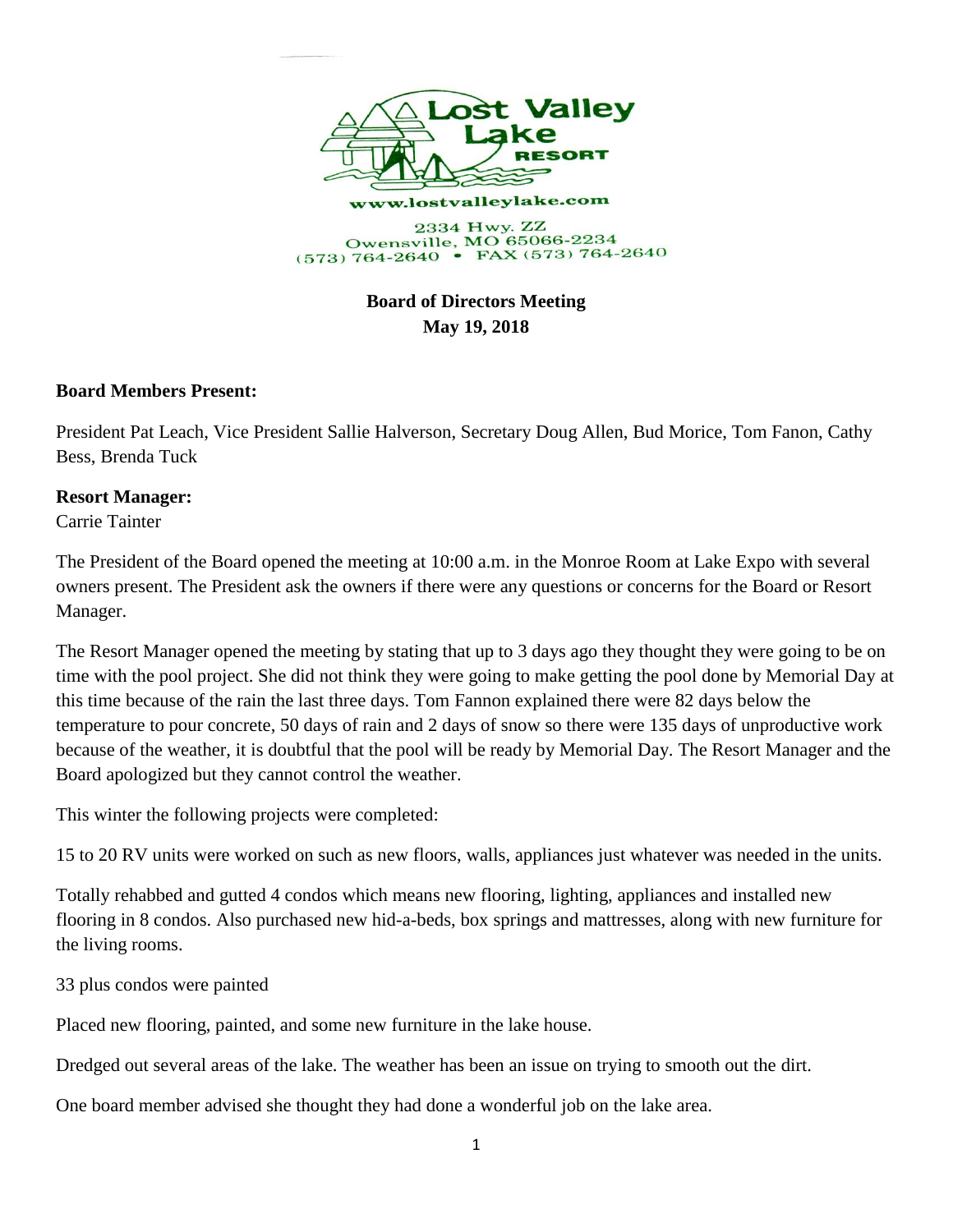The Resort Manager advised there will be some changes at the entrance coming in and out of the resort but she did not have a completion time frame.

The Resort Manager voiced a concern of how to notify everyone that the pool would not be done by Memorial Day. She advised not everyone is on the internet or Facebook. She did not want the owners coming out expecting the pool being done and find it still under construction. Carrie did advise reservation was going to attempt to call anyone with reservation to let them know the status of the outdoor pool.

Carrie and Tom Fannon introduced Carrie's new Assistant Resort Manager Leanna Dalton to the owners that were present. Carrie advised that if you are not on Facebook or on the Lost Valley group contact Leanna to get in the Lost Valley Group. This way you can get the correct information and know what is going on at the resort.

The Resort Manager wanted to remind everyone that 75% of the staff are new to the resort and be patient with them while they are in the learning stage of the job.

The board wanted to thank Leanna for the great job she has been doing on the social media in notify and answering the owner's questions.

The President asked the owners that were present if they had any question for the Board. Below are a list of questions and concerns:

One member asked about why the dues were increased over the last several years. The board members explained that the question had been answered several times at the last board meetings along with other information that had been mailed out.

A discussion was held on the amount of dues and memberships at the resort. The Board President explained that the resort has to met the operational expenses of the resort. The Board President explained that Lost Valley does not borrow money to run the resort. So, the only option to stay debt free is to cut out some of the operations at the resort or raise the owners dues to cover the expenses.

An owner asked if there is any money placed in a capital improvement fund. The board explained yes 3% is taken out of the maintenance fees and placed in the capital fund. The money in the fund has been spent to paint the condos and do other improvements around the resort.

There was a discussion on the associates members and what the bylaws say about the associates.

A question was asked of the Assistant Resort Manager regarding the answers she gives to owners on Facebook. The owner was concerned if the Assistant Resort Manager were to leave would the answer still be available on Facebook since the answers are in her name. The Assistant Manager confirmed yes, the answers would still be available since it is the Lost Valley Facebook account.

There was a discussion about the bad reviews some individuals are placing on line that could hurt the number of new members that may want to become owners of the resort. The Board and the Assistant Resort Manger ask that it would be in the best interest of the resort that when possible to please start placing good comments on the websites.

One owner made the comment that the problem may be the \$1,500.00 it cost to transfer the ownership deed to a new owner. The board explained that that fee is set by Mid America Resorts and goes directly to Mid America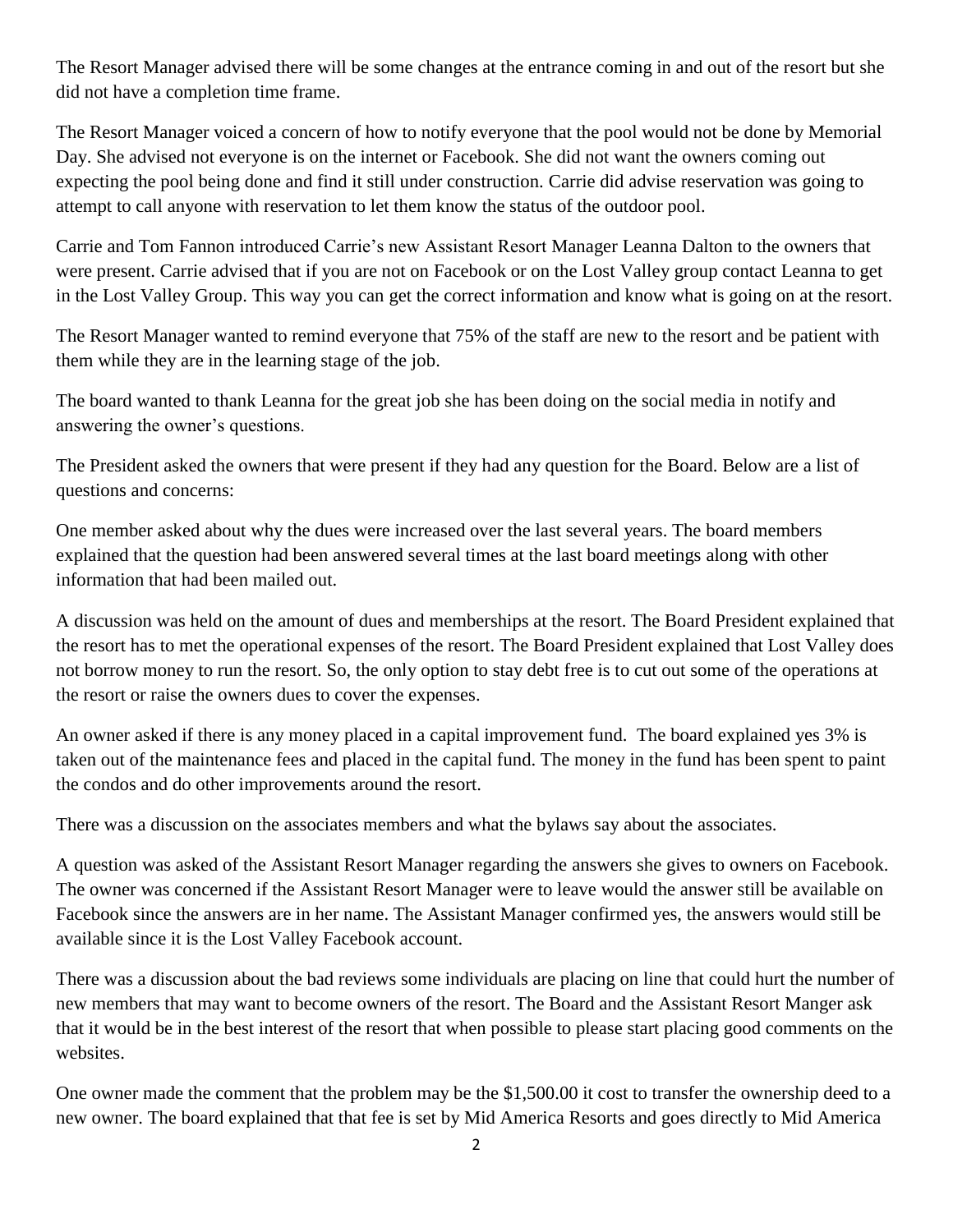Resorts. Lost Valley Board has nothing to due with setting that fee. Lost Valley does not receive any money from the transfer fees.

There was a discussion that it is cheaper to get a membership out of the paper and pay the \$1,500.00 transfer fees than buy it direct from Mid America Resort for approximately \$7,000.00. A Board member advised \$1,500.00 does pay for all of the personnel time to check references, setting up the meeting and required paperwork.

There was a discussion on the voting process on what it takes to make a bylaw change. The Board President advised it takes a 2/3s vote of the entire membership. The last time this was tried only a small number of owners returned their replies and it was very expensive to send out the ballots. The same issue occurred on trying to find out how many owners were over 65 years of age. Only a few owners replied so as of this date the board still has no ideal of the number of owners over 65.

One owner advised he had a time share and it does not cost him as much as the maintenance fees at Lost Valley but it was pointed out to the owner he could only use his time share once or twice a year but he can use Lost Valley 365 days in a year.

The Board President advised the owners there is a short fall of funds on the waste water treatment plant right now. Once the treatment plant and pool is paid for the board had voted to take the maintenance fees back to where they were before the pool and treatment plant issues came up. There is no guarantees but that is the boards intentions.

The Board President advised there are approximately 2,000 owners that are not paying their maintenance fees which is causing the short falls. The owner asked if the non-paying owners are still allowed to use the resort? The answer is no. You must have your maintenance fees paid to use the resort.

One owner asked how many active owners we have. The board advised about 6,500 paying owners.

An owner asked what is being done to collect the late fees. A board member advised Lost Valley Resort tries 3 times to collect the maintenance fees. After that it is sent to a collection agency which also starts affecting the owners credit scores. After about three years if the owner has not paid the maintenance fees then the collection agency attempts to make a settlement with the owner and they are written off of the books, or the owner may choose to get caught up on the maintenance fees and continues paying the maintenance fees.

There was an owner that had concerns about the sales men he had dealt with a few years ago regarding promises they had made. The other issue the owner brought up is dealing with the lodge building.

The Board President advised the owner that sales are handled strictly by Mid America Resort and that the Lost Valley Board has nothing to do with sales. A board member did advise that if Mid America hears that kind of behavior the salesmen's contract is terminated immediately. Other owners advised they had talked to several sales personnel and they were very nice to them.

An owner had a concern regarding the size of the pool and the Resort Manager advised the pool is almost 400 square feet bigger than the old pool. There is a zero entrance to get into the pool so handicap individuals and children can enter the pool safely. There is also a shallow area so small children can play in the pool with their parents.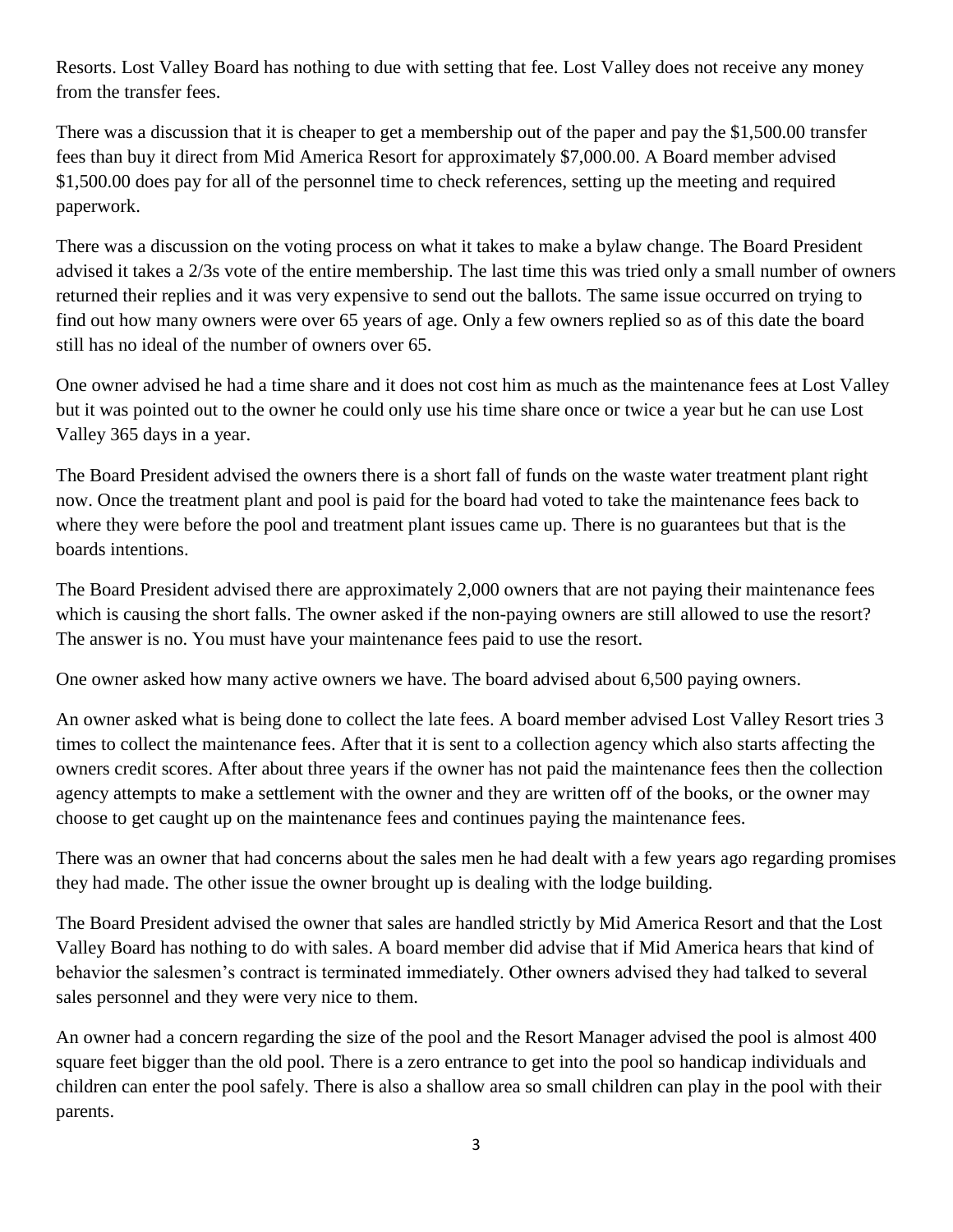One board member advised she had little ones and she was happy there is an area in the new pool for toddlers. She advised in the old pool setup, the children would run back on forth from toddler pool to the big pool which was always a concern.

One owner did advise he thought the board members were doing a great job.

An owner ask how short on money is the resort funds going to be on the treatment plant. A board member advised at this time it appears the funds maybe around \$240,000.00 short.

An owner asked how many owners were lost in 2017. A board member advised approximately eight hundred but some of those members were all ready in the collection agency. The board member advised he did not have the information in front of him but he stated approximately two to three hundred. That is revenue that was lost.

There was a discussion on how long someone would have to wait after a tour to purchase a ownership from somewhere besides Mid America. A board member advised the bylaws says as long as the developer has ownerships to sell then, you cannot buy anywhere else forever. The developer had clarified the forever to two years after a tour is given to an individual. After the two-year period then an individual could purchase an ownership out of the paper but would still be subject to the transfer fees.

There was also a discussion to see what can be done to increase the ownership.

An owner asked if Lost Valley is going to bring the tire swing back to the lake? The Resort Manager advised the insurance company stopped the tire swing operation. The owner also asked about the slide and the Resort Manager advised that the last two years it has been cost prohibitive. Maybe the slide can be replaced next year.

An owner also asked when the walk bridge will be opened. The Resort Manager advised it should be opened today they were just waiting for the bridge to be painted before it was opened.

An owner asked why we are short of funds for projects. The Board President advised that the math that was used was correct but there is no way to calculate how many owners in November are not going to be paying the maintenance fees.

A board member did advise that a list of projects are put together by the department mangers and then that list is present to the board of directors to review.

An owner asked about the progress of the new waste water plant project? A Board member advised that DNR has approved the design process. The sewer treatment plant engineers are going through the final design process. In the next month are two the engineers and DNR will walk through the design area. The Board member did advise the plant will not be none by November 2018 but the State of Missouri is ok with that since they have seen the design and they are seeing progress on the project. Now it is all of the permit application progress and surveying of the plant area that is going to take up more time.

There was a discussion on the geese issue on the resort. The Resort Manager advised she had contacted the Conservation Department on the proper way to have the geese removed. She also advised it is very costly to get rid of them. It cost approximately \$3,000.00 along with \$100.00's of dollars per bird to get them rounded up and moved to a different location. It is not in the budget at this time to have the birds removed. The states minimum is 100 geese.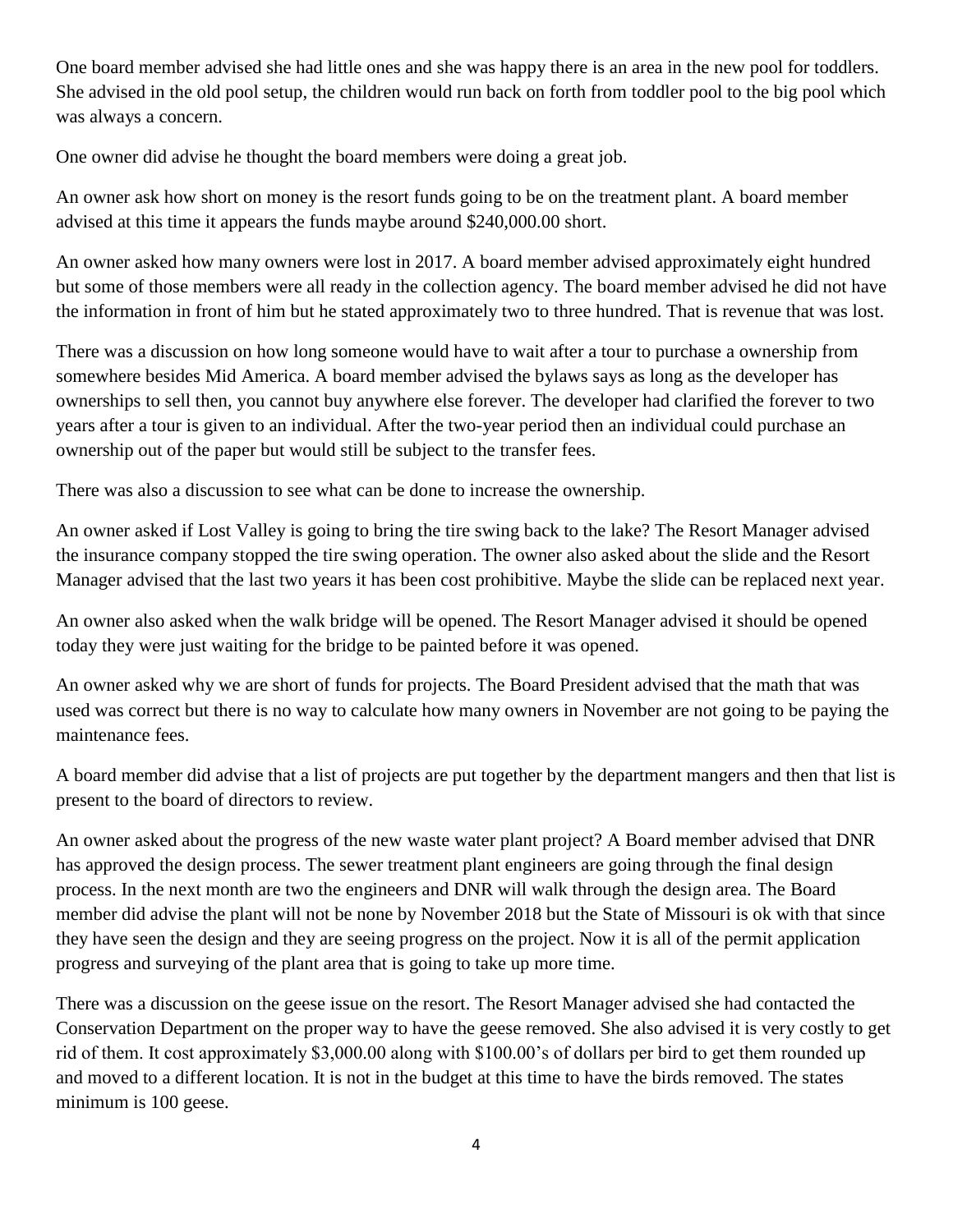An owner advised years ago staff would blow a whistle at the pool and have the children in the pool get with their parents to be sure there were no kids alone. The owner asked if they still do that? The Resort Manager advised they still do that on major holidays. She advised the employees watch the pool all of the time watching for the adult and children ratio.

There was also a discussion on the activities staff not watching the people in the pool. An owner advised she was at the pool last year on the 4<sup>th</sup> of July from 9:00 until 4:00 and at no time did activities staff walk around the pool. There were people drinking beer and eating ice cream in the pool. The staff stayed in the office. The Resort Manager advised the staff will be walking the pool this year. The owner also advised she agreed it is a good ideal to blow the whistle to check that the children in the pool match up to an adult.

The Resort Manager advised when the new pool is completed that the eating and smoking area will only be where the old tennis court fenced in area was. There will be umbrellas and concessions also in this area. The area will be the size of the old tennis court.

Just a reminder to pickup after your pets. Also, the \$10.00 dog fee is in the <u>resort rental units only</u> not in your own personnel unit.

A board member wanted to remind everyone that the Ways and Means Committee will be raffling a quilt during the Memorial Day weekend. Also, if anyone is available to help out like painting or other jobs at the resort it lets the staff do other things that need to be done. The money that is being raised by the Ways and Means Committee is to help purchase new play ground equipment and help activates out.

An owner wanted to thank the gentleman moving the campers on and off sites and maintenance crew for doing a great job.

The open meeting went into the closed session at 10:45.

The Board President opened the closed session and asked if there were any question regarding the minutes that had been approved electronically by emails in January 2018. No concerns were brought up regarding the minutes.

The Board President started a discussion and some clarification on the budget. There was a question on what happens to the maintenance fees that are paid when an owner sells his/her or transfers the ownership and catches the fees up. Where does that money go? A Board member advised that money does go into the general revenue of Lost Valley Resort but it is not usually a large amount.

A Board member asked how much money the resort made on the logging done around the resort. A board member advised around \$20,000.00 that went into Lost Valley general revenue.

There was a discussion on the benefits the owners get with their ownership compared to other events in the area such as the zoo are the cost to spend just one night out.

There was a discussion on the 21-year-old associate rule according to the bylaws.

A motion was made by Sallie to have a budget workshop meeting in October so the owners can be given an early notice on the 2019 maintenance fees. The motion was second and all board members approved the motion.